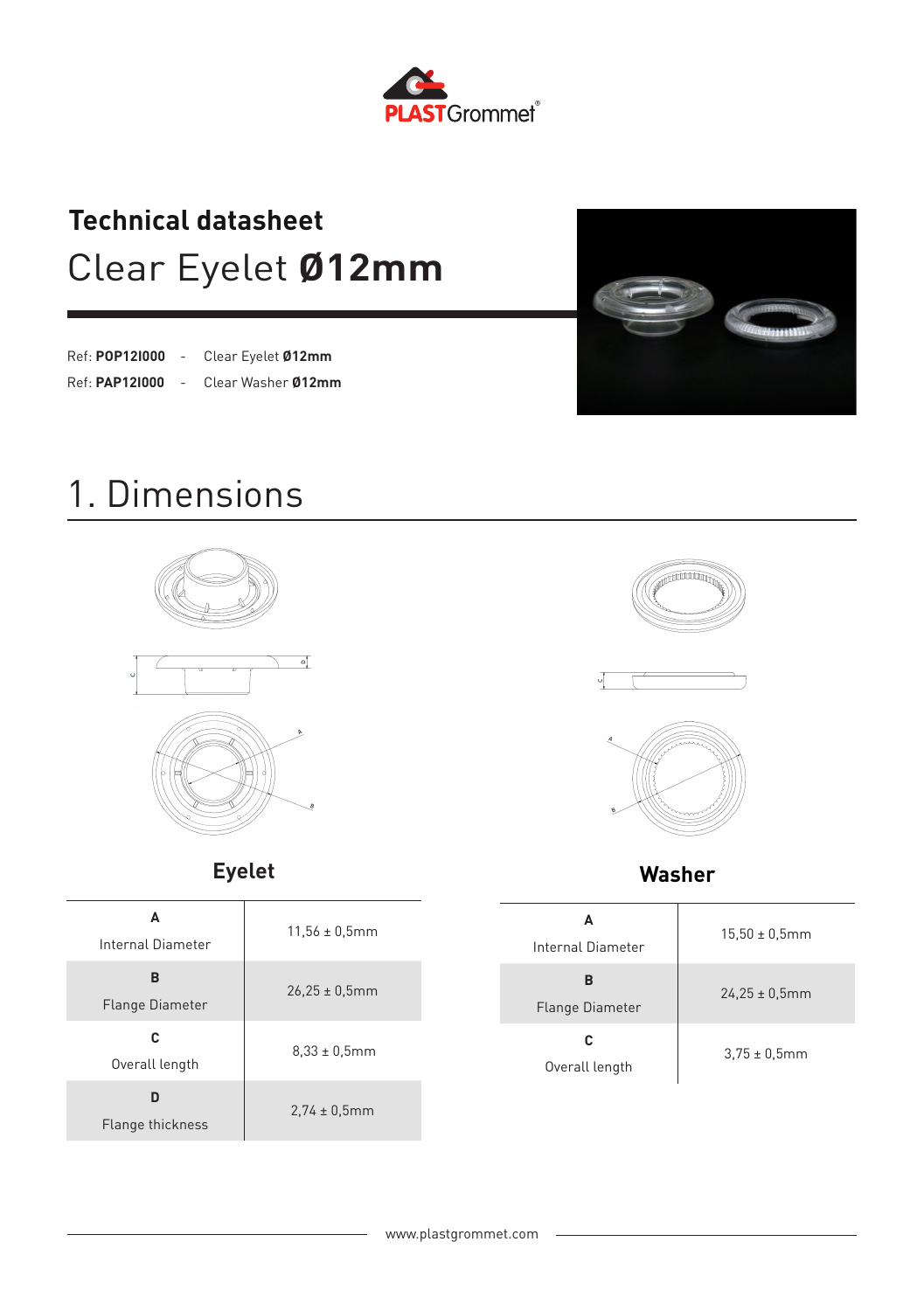# 2. Material composition

PLASTGrommet plastic eyelets are manufactured on a high-tech techno polymer blend with unique properties in terms of elongation, impact and UV resistance.

#### **Environmentally responsible**

- Free of PVC.
- Free of heavy metals (cadmium, lead and mercury).
- Free of anti-corrosives (hexavalent chromium).
- Free of Chlorides and Phthalates.
- UV protected.
- Food grade (EU and American FDA).
- Environmentally friendly, perfect match for printers using green inks & medias.
- Cal Prop 65 compliant (tested by QUIMA, formerly AsianInspection).

#### **Recycling advantages**

- PLASTGrommet offers the only true recyclable eyelets in the market.
- Using them, PP and PE banners are totally recyclable in the  $\bullet$ <sup>05</sup> and  $\bullet$ <sup>2</sup> waste stream, avoiding the need of any sorting technology.
- Certified by AIMPLAS with project #PRO08-0184.

### **Certified by AIMPLAS**

**Project:** PRO08-0184 **Partial report:** PN-0020/10

#### **Research objectives**

To study if PP or HDPE banners with PLASTGrommet clear eyelets, can go to the PP HDPE waste stream without the need of any sorting technology to separate plastics.

MPLAS

**INSTITUTO TECNOLÓGICO** 

#### **Materials and Methods**



#### **Final conclusions**

- PP and HDPE banners with PLASTGrommet clear eyelets are totally recyclable on the PP(5) or HDPE (2) waste stream.
- There is not need to separate the eyelets befor the recycling process.
- The reprocessed plastic obtained maintains its mechanical properties, so it can be used again in the production cycle to manufacture new plastic products.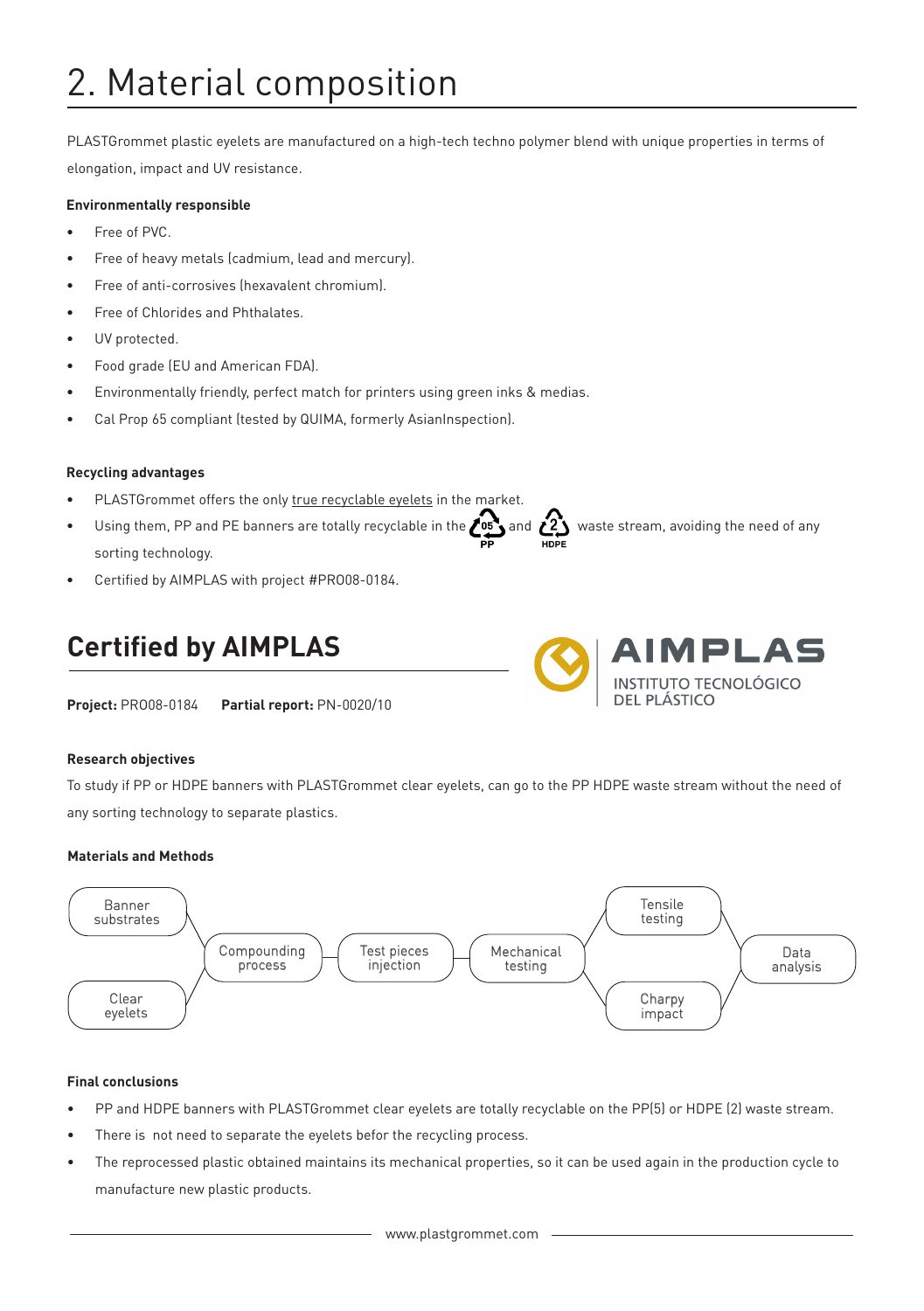# 3. Sustainable eyelet production

PLASTGrommet products are manufactured at our plant in the beautiful town of Alcoy, Alicante (Spain), surrounded by mountains and only 45 minutes away from the Mediterranean Sea.





Virgin resin delivered in bulk, Full electrical machines minimizing the need for raw material packaging.



**Plastic injection**

reduce the energy consumption by 35%, reduce sound emissions, have better precision and production quality.



**Grinders**

State-of-the-art where plastic waste is eliminated from the molding process through the use of grinders to re-use it.



#### **Packaging**

machinery Clear eyelets packaging is made of recycled cardboard to reduce environmental impact.

In our production process raw material comes in bulk in order to minimize packaging material, electric plastic injection machines reduce energy consumption and increase quality, grinders allow us to generate zero waste and boxes are made of recycled cardboard.

### 4. Packaging

| <b>Eyelets</b><br>$Ref·$ $POP12$ $1000$ | $1.000$ pcs/bag | 10.000 pcs/carton |
|-----------------------------------------|-----------------|-------------------|
| <b>Washers</b>                          | $1.000$ pcs/bag | 20.000 pcs/carton |
| Ref:PAP121000                           |                 |                   |

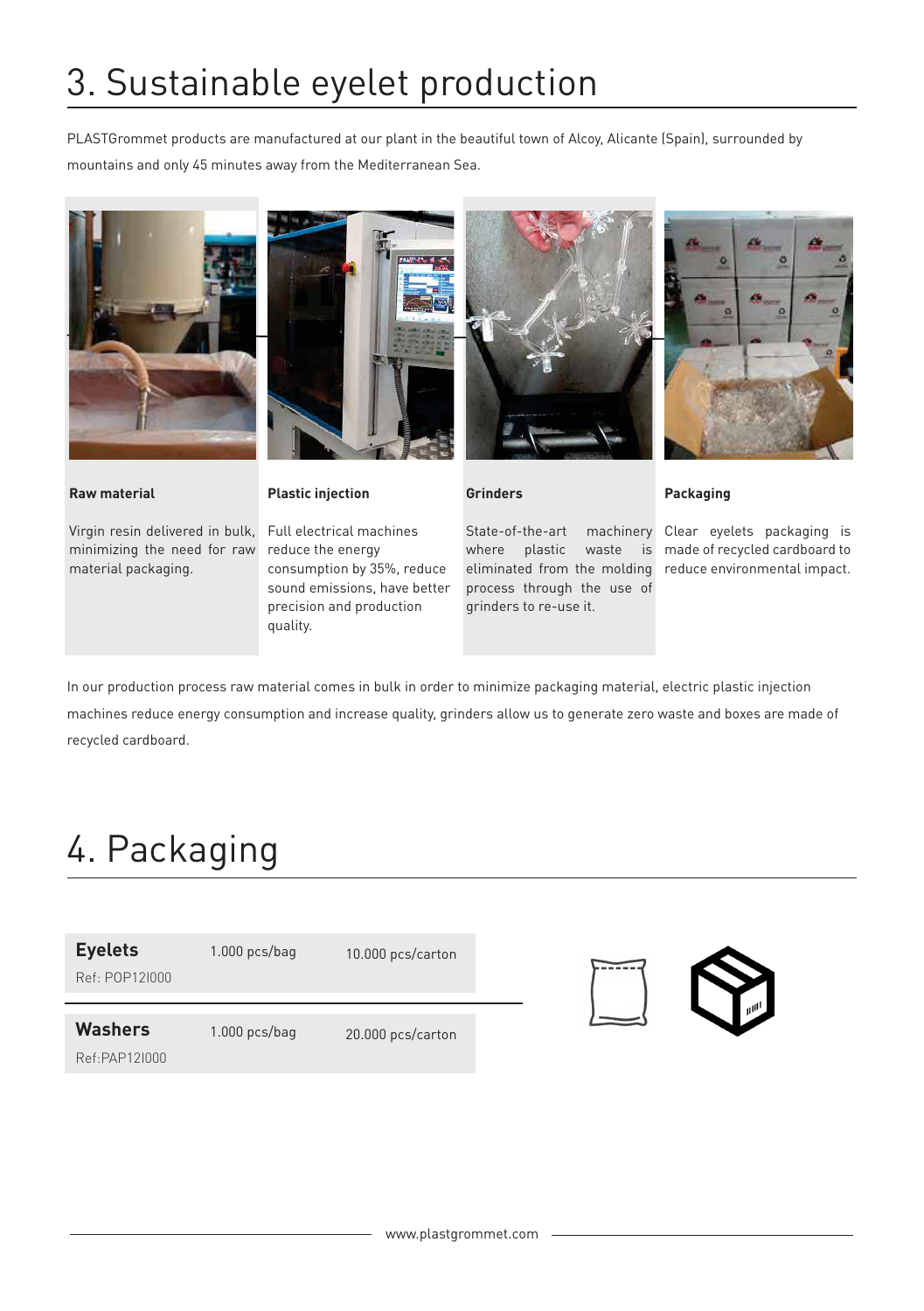## 5. Further testing carried out

Resistance to chemicals and UV.

| <b>TEST DESCRIPTION</b>                                                                                | <b>STANDARD</b>                                    | <b>RESULTS</b>                                                              |                                  |                                             |  |
|--------------------------------------------------------------------------------------------------------|----------------------------------------------------|-----------------------------------------------------------------------------|----------------------------------|---------------------------------------------|--|
| CORROSION IN AMBIENCE OF SALINE NEUTRAL FOG                                                            | ASTM B-117:85                                      |                                                                             | NO CHANGES IN THE SAMPLES        |                                             |  |
| EXPOSURE TO SUN LIGHT (XENON TEST)                                                                     | UNE EN ISO 4892-2:2000<br>250 HOURS (+/-3,5 YEARS) |                                                                             | NO CHANGE IN COLOUR              |                                             |  |
| <b>FASTNESS TO ACIDS</b>                                                                               | UNE-EN ISO-150 E05/98                              | TARTARIC ACID<br>$5\,$                                                      | ACETIC ACID<br>5                 | SULFURIC ACID<br>5                          |  |
| FASTNESS TO CHLORINATED WATER<br>(SWIMMING-POOL WATER)                                                 | UNE-EN ISO 105-E03:1997                            |                                                                             | $5\,$                            |                                             |  |
| FASTNESS TO SALFUMAN                                                                                   | AITEX TEST                                         |                                                                             | 5                                |                                             |  |
| FASTNESS TO ALCOHOL                                                                                    | <b>AITEX TEST</b>                                  |                                                                             | 5                                |                                             |  |
| <b>FASTNESS TO CITRUS</b>                                                                              | AITEX TEST                                         |                                                                             | 5                                |                                             |  |
| FASTNESS TO DRY CLEANING                                                                               | UNE-EN ISO 105-D01:1996                            | CHANGE IN COLOUR<br>$5\phantom{.0}$                                         |                                  | STAINNING IN THE SOLVENT<br>$5\phantom{.0}$ |  |
| FASTNESS TO BLEACHING: HYPOCLORITE                                                                     | UNE-EN ISO 20105-<br>N01:1996                      |                                                                             | 5                                |                                             |  |
| DETERMINATION OF pH VALUE                                                                              | EN 3071:2006                                       |                                                                             | 7.39                             |                                             |  |
| FASTNESS TO ALKALIS (SODIUM CARBONATE)                                                                 | UNE-EN ISO-105 E06/1989                            |                                                                             | 5                                |                                             |  |
| FASTNESS TO PHOSPORIC ACID                                                                             | AITEX TEST                                         |                                                                             | $5\,$                            |                                             |  |
| CLIMATIC AGNING<br>(Samples were subjected to accelerated aging process during<br>48 horus to -40° C.) | AITEX TEST                                         | <b>LOOSE EYELETS</b><br>No changes, it is possible to<br>set them on fabric | <b>EYELETS SET</b><br>No changes | EYELETS SET ON FABRIC<br>No changes         |  |

| <b>RAW MATERIAL</b>                              | THERMOPLASTIC POLYMER |                          | MEANING OF FASTNESS APPRAISAL EAVLUETED WITH ESCALE OF GREYS |
|--------------------------------------------------|-----------------------|--------------------------|--------------------------------------------------------------|
| UL FLAMMABITLITY CLASSIFICATION                  | $94 - V - 2$          | <b>CHANGE IN COLOUR:</b> | <b>STANING: 5 EVERY GOOD-EXCELLENT</b>                       |
| DEFLECTION TEMPERATURE @ 0.455Mpa (4,6 kgf/cm2)  | 73 °C                 | 5 GOOD BEHAVIOUS         | 4 GOOD                                                       |
| DEFLECTION TEMPERATURE @ 1.82Mpa (18,55 kgf/cm2) | $65^{\circ}$ C        | 4-3 FAIR BEHAVIOUR       | 3 FAIR                                                       |
|                                                  |                       | 2-1 POOR BEHAVIOUR       | 2 P00R                                                       |
|                                                  |                       |                          | 1 VERY POOR                                                  |

All tests have been made at the certified AITEX's LAB. www.aitex.es